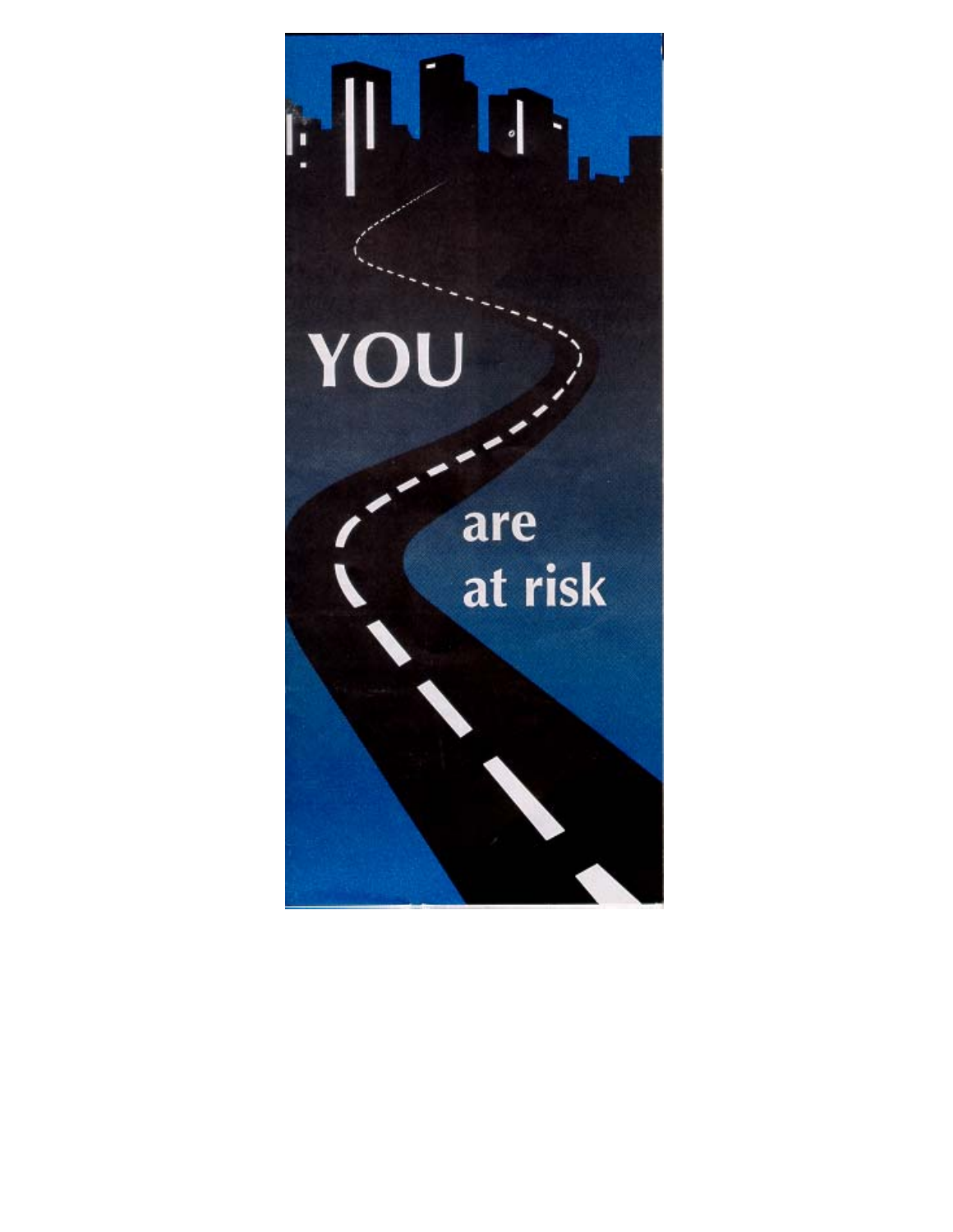## *A special message to drivers in the probation and graduated licensing programs.*

 This booklet is for motorists having problems driving safely. Please read this material. There is a short traffic safety quiz on the last page of this brochure to test your knowledge.

 This is very important for drivers with a graduated license or who are on probation. These programs work together to reduce your risk of unsafe driving. You must be a safe driver before you can advance in either program.

 Receiving this booklet in the mail means unsafe driving events have been posted to your record. If you are a probationary driver, it may result in proba- tion being extended. If you have a graduated license, your current license may be extended. Should this occur, you will be notified by the Secretary of State. That notice will advise you when probation will end or when you can advance to the next licensing level.

 Drivers at Level 1 must drive 90 consecutive days without a driving violation, license suspension or crash (showing a hazardous action) posted to your record before obtaining a Level 2 license. To obtain a Level 3 license, these requirements must be met for 12 consecutive months at Level 1 and/or Level 2.

 Remember: You must show an ability to drive safely at all times. More important, your record must show that you **are** driving safely!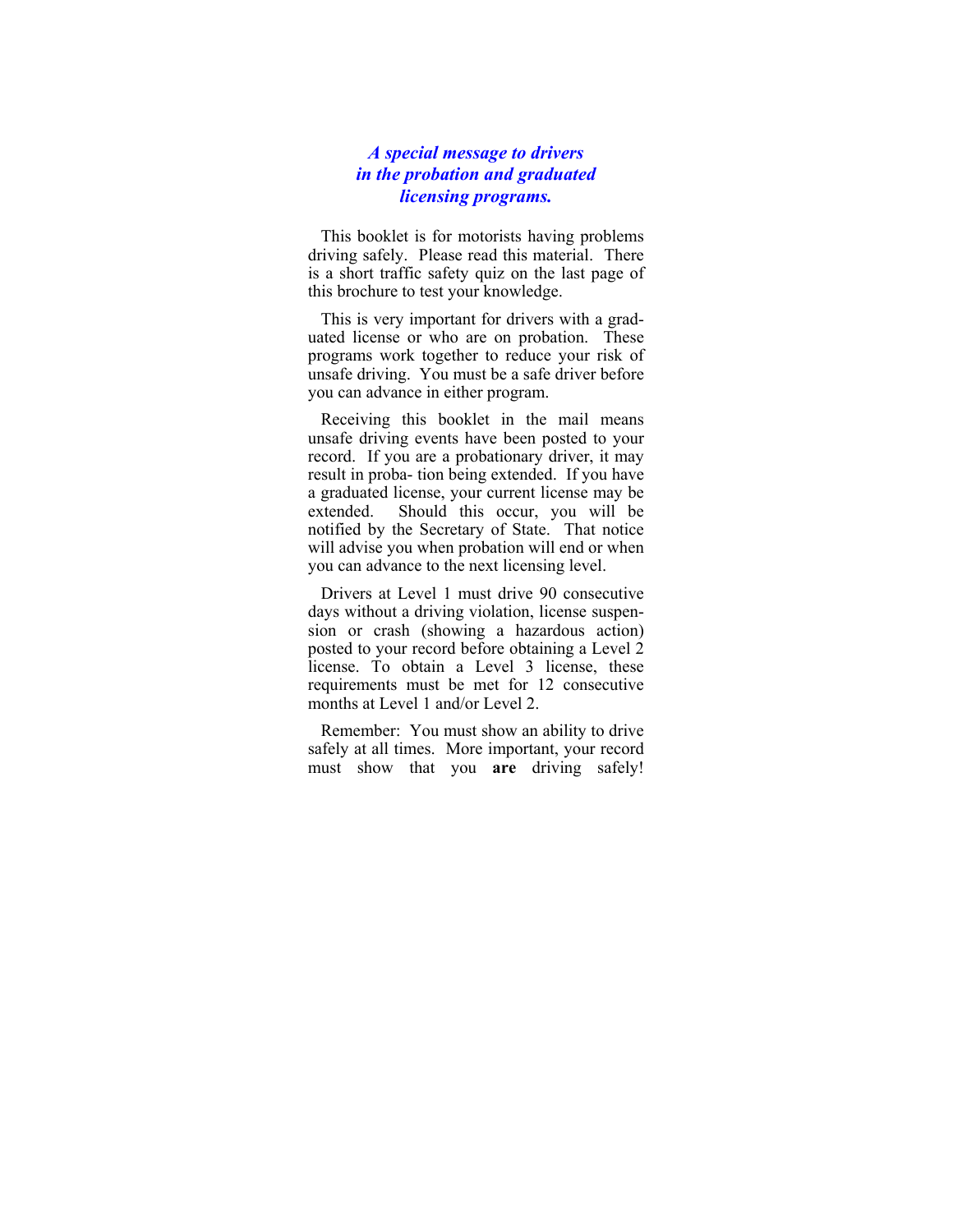## **YOUR DRIVING RISKS**

You are facing serious risks:

- **Crashes**
- **Higher Insurance Premiums**
- **Possible Driver License Suspension**

 If you think everyone gets traffic tickets or is involved in a traffic crash, think again.

- **Three out of 4 Michigan driver records show no points within a two-year period.\***
- **Nine out 10 Michigan driver records show no traffic crashes within a two-year period.\***

\*Michigan Driver File (Prg/DR/9090)

 The traffic tickets and/or crashes now posted to your record show that you are not driving as safely as most Michigan drivers. This places you at higher risk for future crashes and violations.

We know you can drive much safer. Lowering your risk now might prevent you from getting another ticket, becoming involved in a traffic crash and help you avoid higher insurance rates.

## *LOWER YOUR RISK*

Think about your last ticket.

Did you really have to

…drive that fast?

…roll through the "STOP" sign?

…make an illegal turn?

 You probably could have driven more safely and avoided getting a ticket.

 You need to lower your risk by bringing it down to the level of most other drivers. You can lower you risk of suspension by avoiding traffic tickets. You can lower your risk of a crash or ticket by controlling the way you drive.

 Most crashes happen because people drive different speeds, in different directions and have different plans. If everyone drove the same speed and direction, you could forget about rear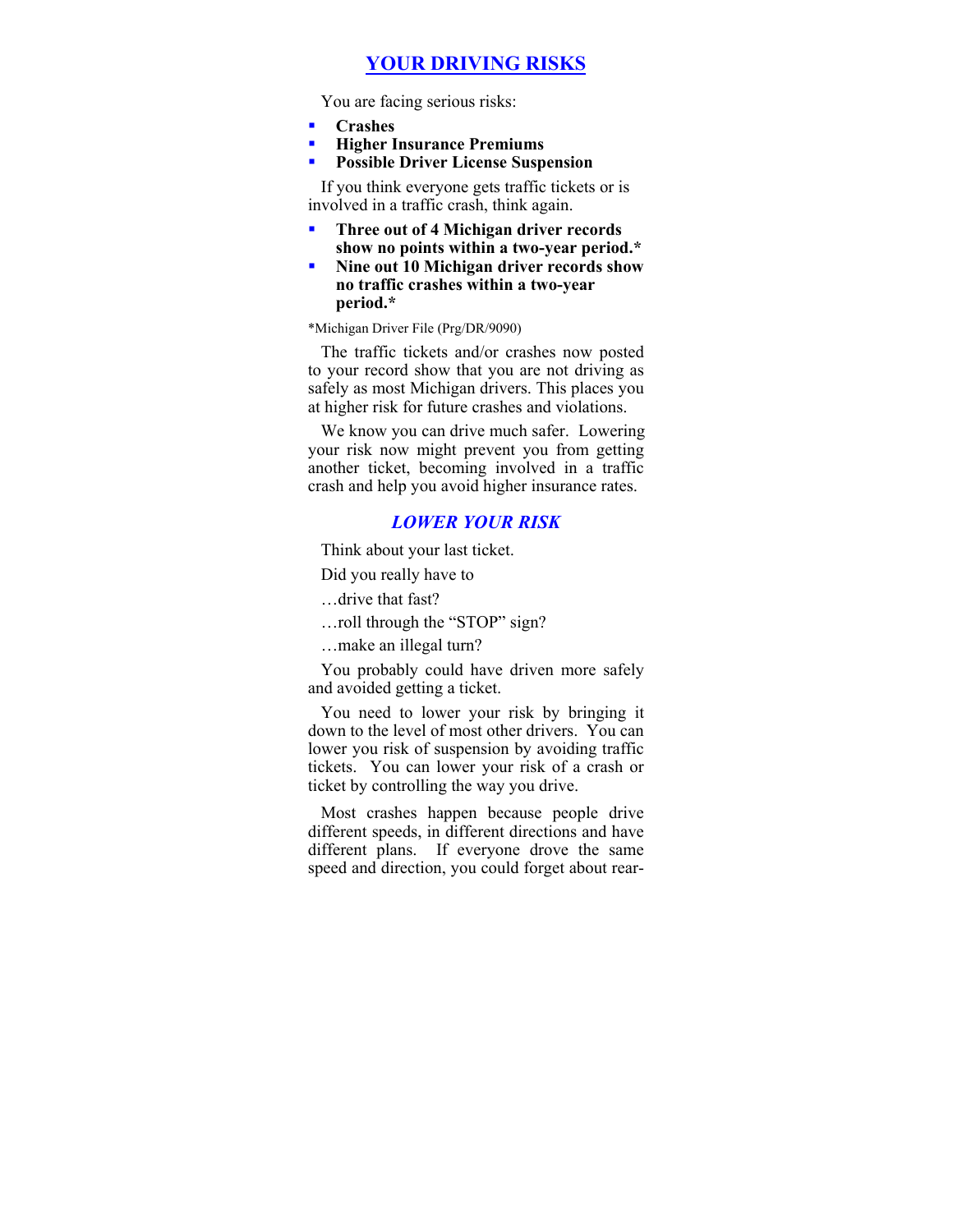end and head-on collisions and side crashes. It would be ideal driving!

 In reality, things aren't that simple. Some people drive too fast, some drive too slow, and most drivers are somewhere in between.

Crash risks are everywhere.

 You can control them by concentrating on the rules of safe driving summarized in this booklet.

## *THE TROUBLE WITH SPEED*

 Speed is a factor contributing to more than half of all crashes. This is partly because when you speed, you frequently pass and change lanes.

 The more you speed, the higher your risk of having a crash.

 Maybe you think speeding is OK, as long as no one is close by. True, you won't have to pass or tailgate

 However, engineers design roads with speed limits in mind. Whether you can maneuver sharp curves, get good traction on the road surface, read road signs and benefit from guardrails depends on obeying the speed limit.

 When reporting a crash, reporters or broadcasters often say the driver **"lost control"** of the vehicle.

 This usually means the driver lost control of the speed. If you adjust your speed to traffic and road conditions, you will greatly reduce your chances of losing control and crashing.

 Finally, your chances of surviving a crash are much better if you are driving slower. Your chances of dying in a crash double when you increase your speed from 55 mph to 65 mph.

### *Speed and Tickets*

Almost two-thirds of all tickets are speed related. Every year Michigan drivers receive about 600,000 speeding convictions.

Police put a high priority on ticketing speed-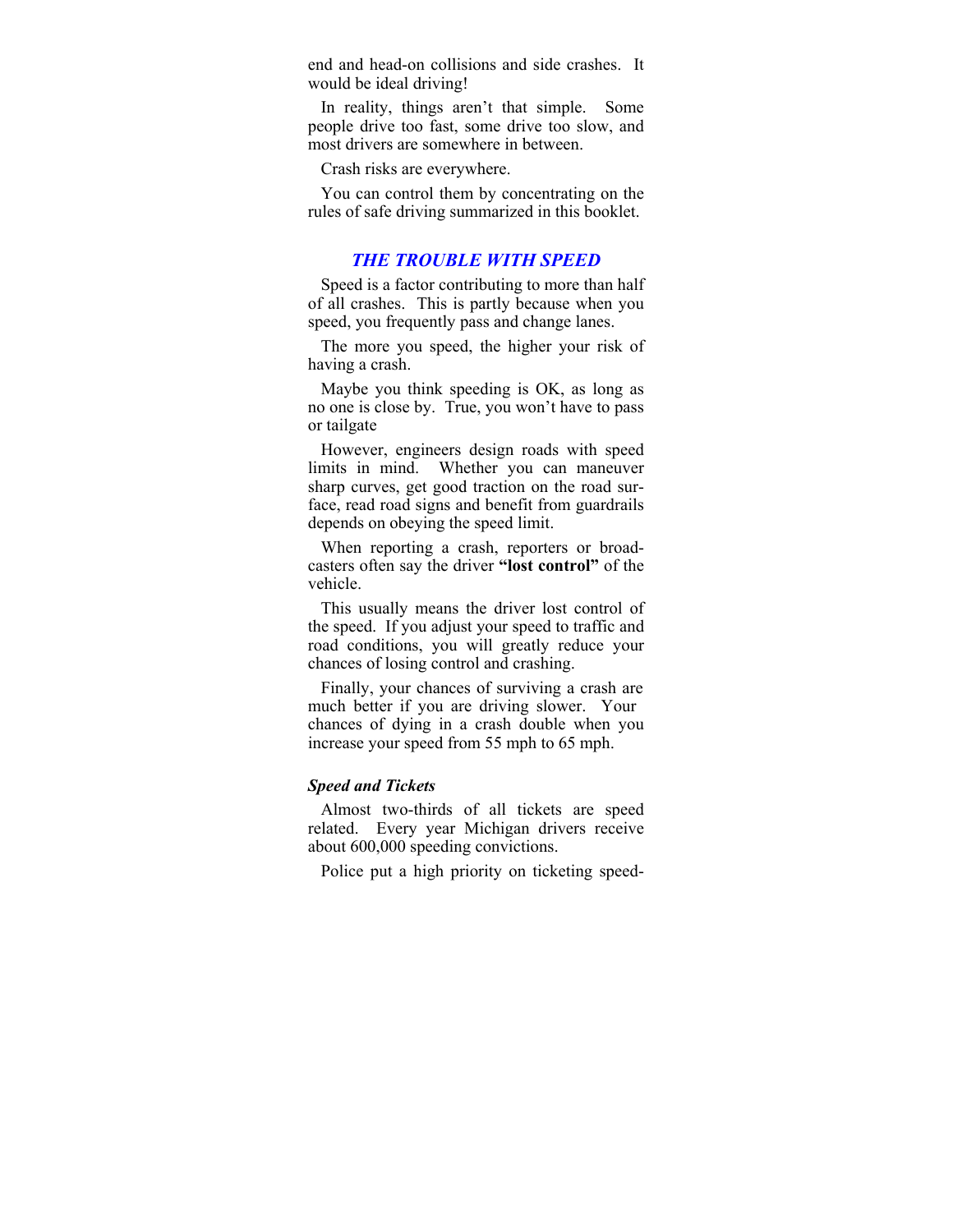ers because they pose such a serious crash risk to themselves and others.

 With radar, laser speed detectors, and other new technology, your chances of getting a ticket are high.

 Speeding tickets cost money and will likely increase your insurance rates. And remember: *If you continue to get tickets or are involved in crashes, your license may be suspended.* 

## *Saving Time?*

Some people think speeding saves time. If you save time, it is such a few seconds that the risk of getting a ticket, paying fines and losing your license is surely not worth it!

 If you broke the law and drove a constant 60 mph in a 55-mph zone for one hour, you would save about five minutes. But chances are, you won't save that much time.

 You would keep slowing down for other cars and then speeding up to get around them. You might actually "save" only two to three minutes when the weather is good.

| <b>SPEED</b>  | <b>DISTANCE</b> |                  |          |
|---------------|-----------------|------------------|----------|
|               | 5 miles         | 10 miles         | 20 miles |
| 65 mph        | 4 1/2 min       | 9 min            | 18 min   |
|               |                 |                  |          |
| 60 mph        |                 |                  |          |
|               | 5 min           | $10 \text{ min}$ | $20$ min |
| <b>55 mph</b> |                 |                  |          |
|               | 5 1/2 min       | 11 min           | 22 min   |

## **TRAVEL TIMES AT DIFFERENT SPEEDS**

These travel times are based on constant driving speeds, something that is rarely possible. Even at constant speeds, the "savings" are small—and the risks are large.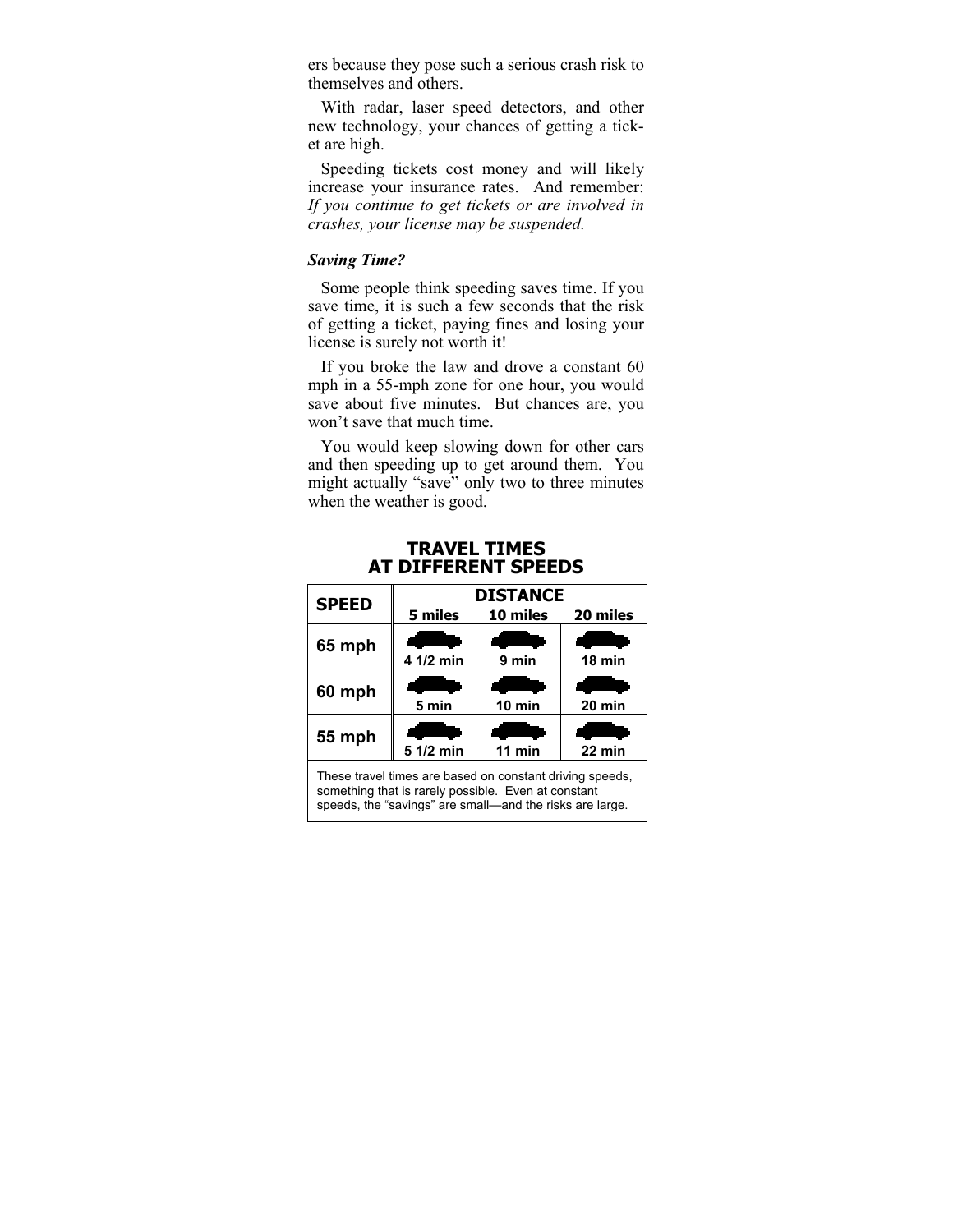And you have exposed yourself to getting a ticket, lowing control of the vehicle and having a crash.

 Driving for a full hour is not too common anyway. Three of every five trips are less than five miles. It is hard to cut even a few seconds off these short trips!

 Are a few seconds worth the risk of a crash, fine or suspension?

### *Controlling Speed*

 The best way to control risks is controlling your speed and adjusting to roadway conditions.

 **Driving too fast for conditions** does not just happen in bad weather. You can be driving too fast for conditions on the clearest day of the year, if you are driving faster than the cars around you.

 By blending with the traffic flow—but not exceeding the speed limit—you avoid speeding tickets and lower your risk of a crash and license suspension.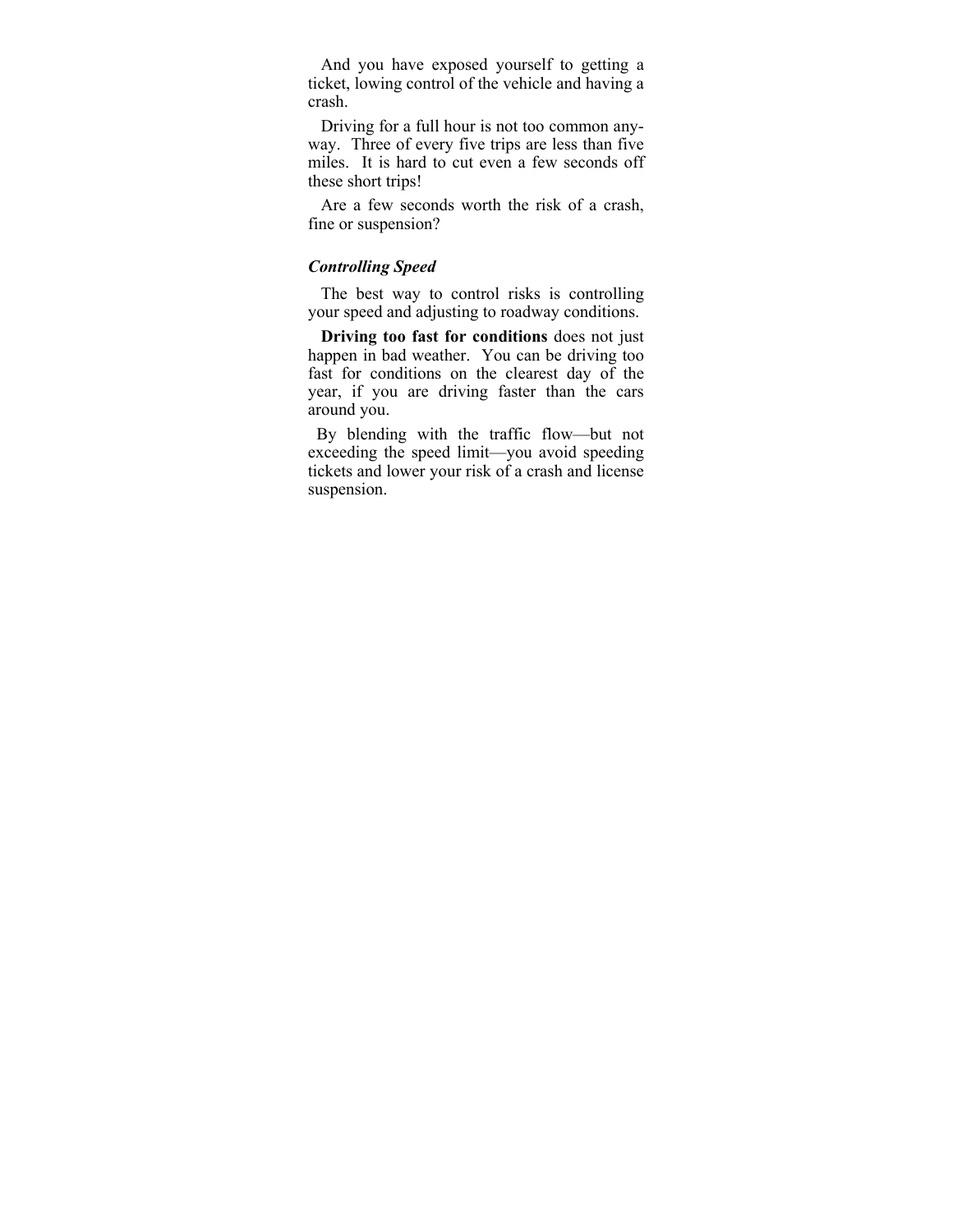## **LOOKING FOR TROUBLE**

 When you drive, you should constantly look for problems ahead, to the sides and behind. You can deal with problems better when you see them early.

 You have probably heard someone say, "I didn't even see the car until it was on top of me." If a car is that close, you should be able to see it unless you are speeding or not looking.

## *LOOK WELL AHEAD*

 Too many drivers fix their eyes on the vehicle directly in front of them. They may have an unpleasant surprise when the driver ahead slams on the brakes "without warning!"

 As a matter of fact, drivers seldom brake without a good reason. If you look far enough ahead, you can spot the reason about eh same time the driver ahead of you sees it.

 By looking well ahead of your travel path, you will have time to identify and prepare for problems.

 Of course, if you are speeding, you will have less time to see, plan and react.

 When engineers design a road, they consider how far ahead you will need to see if you are driving the speed limit.

 For example, **"NO PASSING"** signs and yellow stripes warn you when you cannot see far enough ahead to pass.

 If you are speeding, these warnings will be too late and the result could be disastrous.

### *Look This Far Ahead*

 Scan the road and roadside as far as you possibyl can. At the very least, look ahead about 15 seconds.

 On a highway, in 15 seconds you will cover about a *quarter of a mile*. If you look ahead a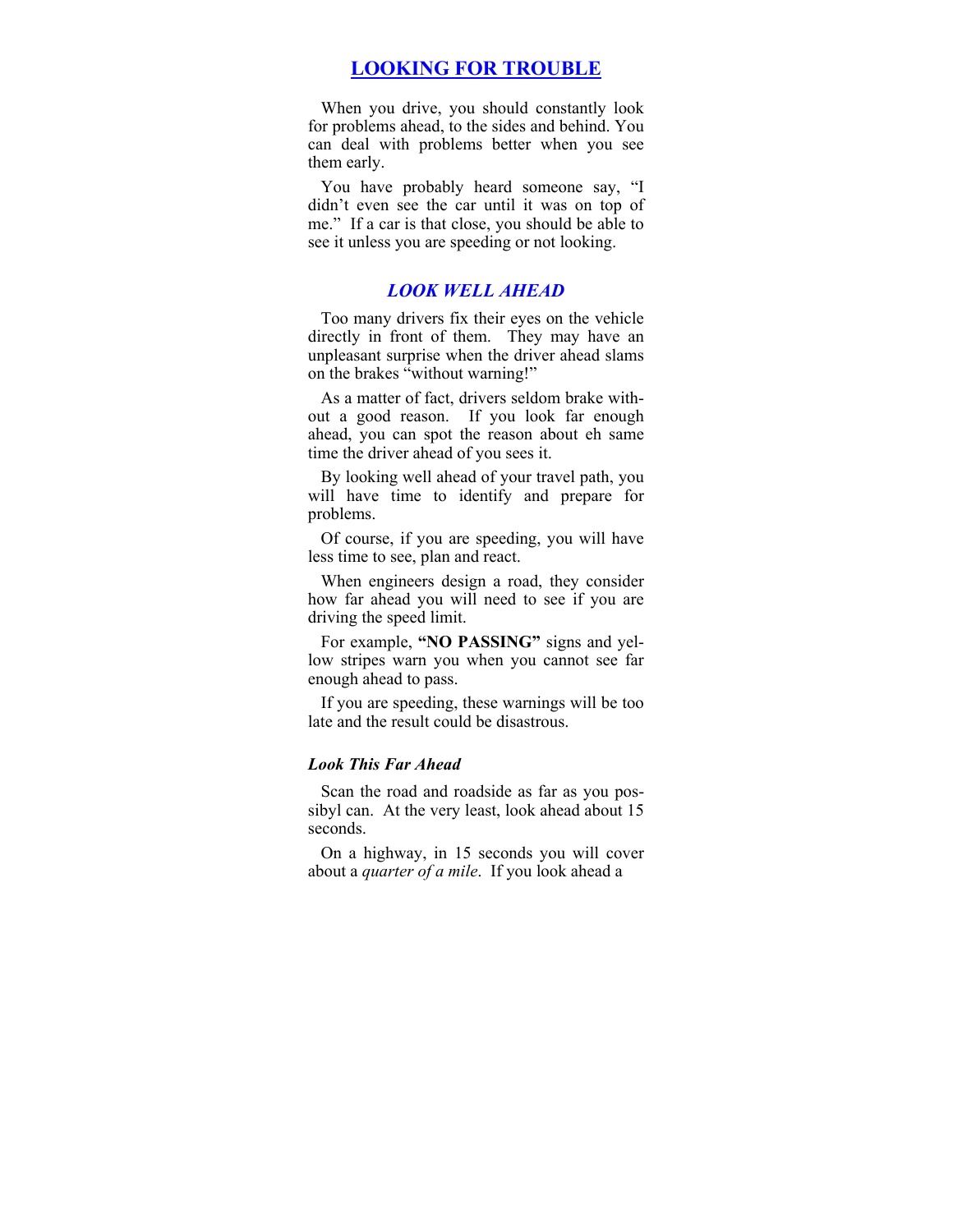

**15 SECONDS** = **1/4 MILE** 



**15 SECONDS** = **1 BLOCK**

quarter-mile, you will have 15 seconds to see, plan and react to problems.

 On city streets at low speeds (25-35 mph), in 15 seconds you will drive *one* block. Look one block ahead.

 If you are speeding, you will have trouble looking far enough ahead to react to a problem.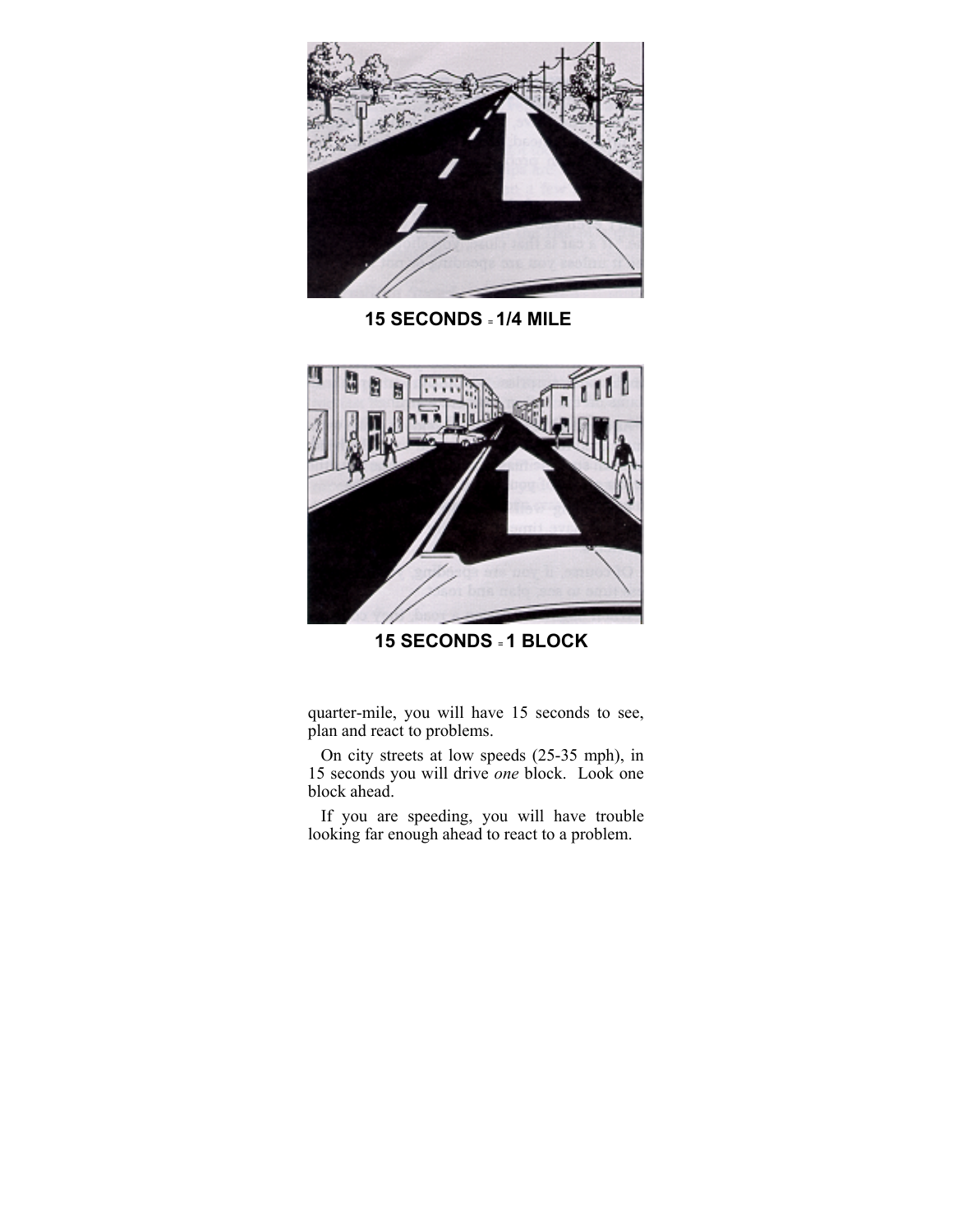### *LOOKING FOR TROUBLE FROM THE SIDES*

 Drivers who look only straight ahead leave themselves open to trouble from the side.

 More than half of all two-car crashes occur at intersections. About 32 percent of *fatal* crashes happen at intersections.

 One reason speed limits on city streets are low is because of the many intersections, which increase the risk of collisions. The lower speed limits set by traffic engineers give drivers time to see, plan and react to danger coming from the sides.

 At an intersection, vehicles coming from the side will be fairly close before you can spot them and their drivers can see you. If you are speeding, you may not have enough space and time to react.

 By looking to the side, you may see vehicles coming at you, pedestrians crossing the street, children playing and other risks.

 In high-speed areas, there is usually considerable open space around intersections to make it easier for you to spot problems coming from the side.

 Speeding also causes tunnel vision, which keeps you from focusing on trouble-spots.

### *Avoiding Trouble from the Side*

 Always look to the sides *before* you come to an intersection. If you do not have a clear view, slow down so that you can spot problems and react.

 Whenever you cannot see to the side, reduce your speed drastically or perhaps stop completely. Detecting something moving and judging its speed, is easier when you are standing still.

 Be sure to turn your head and get a good look; your vehicle's window post is wide enough to hide a pedestrian or a car.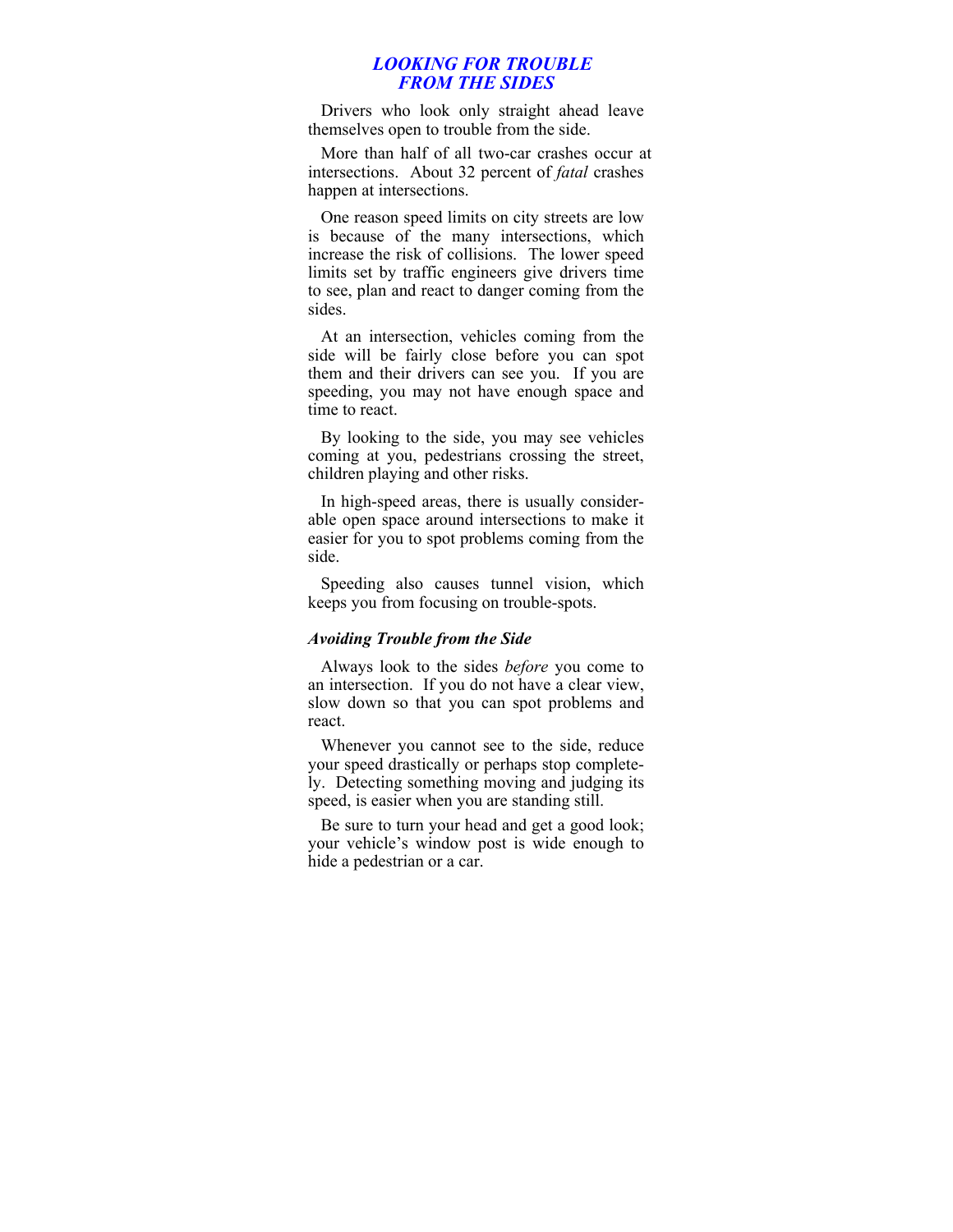# *LOOKING FOR TROUBLE FROM BEHIND*

 Trouble often sneaks up from behind, in the form of tailgaters, speeders, or vehicles in your blind spots.

 Unfortunately, rearview and side mirrors do not give you the whole picture to the rear. Blind spots are big enough to hide a car.

 Some drivers use special convex mirrors to minimize blind spots that cannot be completely eliminated. But curved mirrors distort the roadway and make things seem farther away than they really are.

## *Protect Yourself from Back Troubles*

 The best advice to avoid trouble behind you is to check your mirrors often.

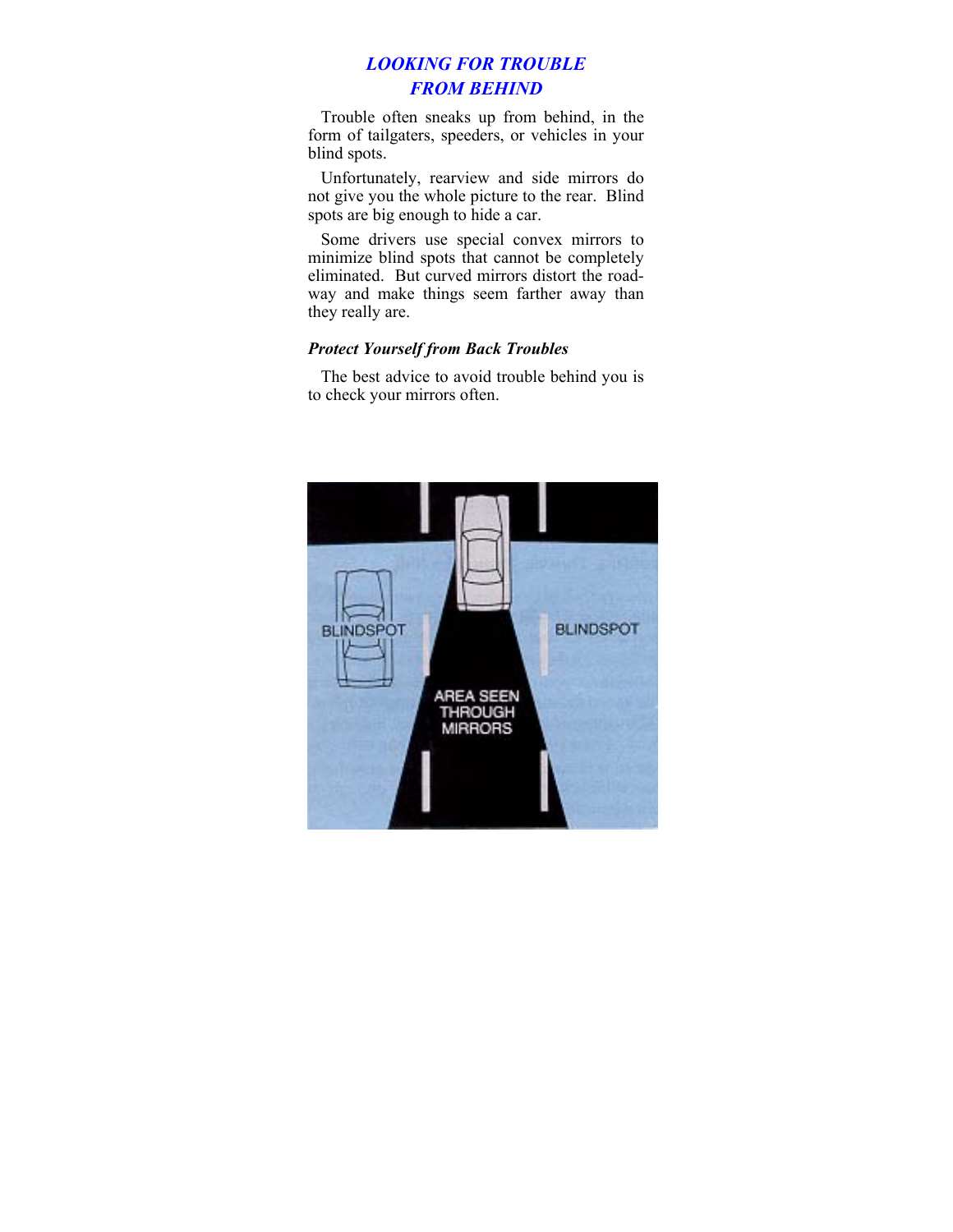Before turning, moving to a new lane or otherwise changing directions, always turn your head and check over your shoulder to make sure the blind spot is clear. Do not rely on your mirrors.

## **AVOIDING TROUBLE**

 To avoid crashes and allow room to maneuver, keep open space—a buffer zone—around your car at all times. It gives you room to react to problems.

## *SPEED AND SPACE AHEAD*

 Adjusting your travel speed and keeping a buffer zone in front of and behind your vehicle are perhaps the three most important safe driving tips.

 Normally, two seconds of following distance between your vehicle and the next one is an adequate buffer zone. But a two-second space is not enough in every situation.

 If you are behind a truck, bus or other vehicle you cannot see around, allow a three- to foursecond following distance. You should still look ahead *15 seconds* as previously discussed, to see and anticipate problems.

 When conditions are slipperly or foggy, or both, you will also need at least three or four seconds of space between you and nearby vehicles.

 Another way to be safe is driving a speed that allows you to stop within the distance you can see. Experienced drivers automatically do this in poor conditions, such as in fog or a snowstorm.

 **Darkness** can also cause problems. People often forget that their high-beam headlights let them see *clearly* only about 250 feet ahead—the same distance it takes to stop when driving 50 mph.

 If you were driving 55 or 60 mph and your high-beams suddenly revealed a fallen tree, you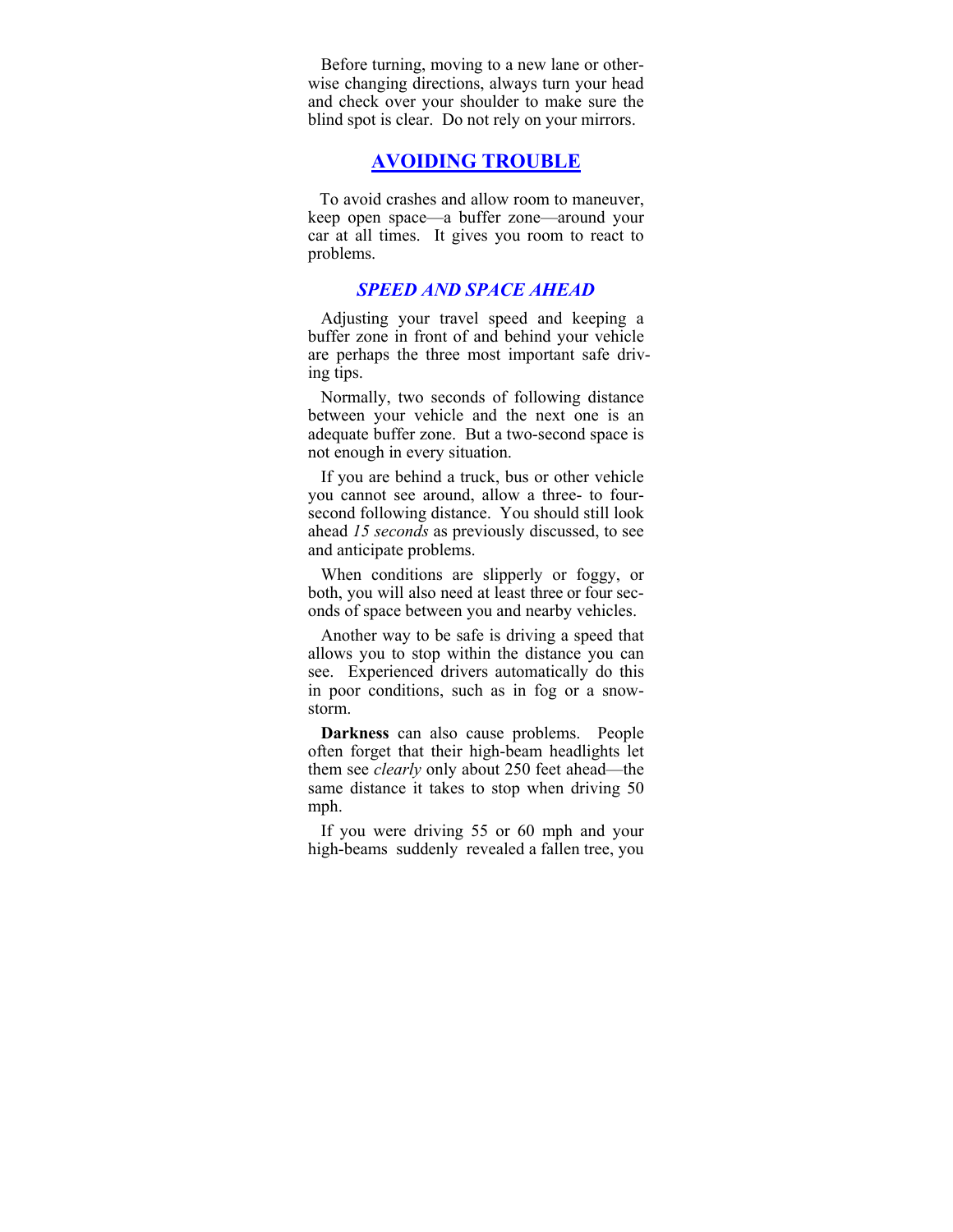could not stop before reaching it.

 With low-beam headlights, you have even less time to react. Low beams let you see only about 175 feet ahead.

 Lower your speed to account for poor visibility caused by darkness.

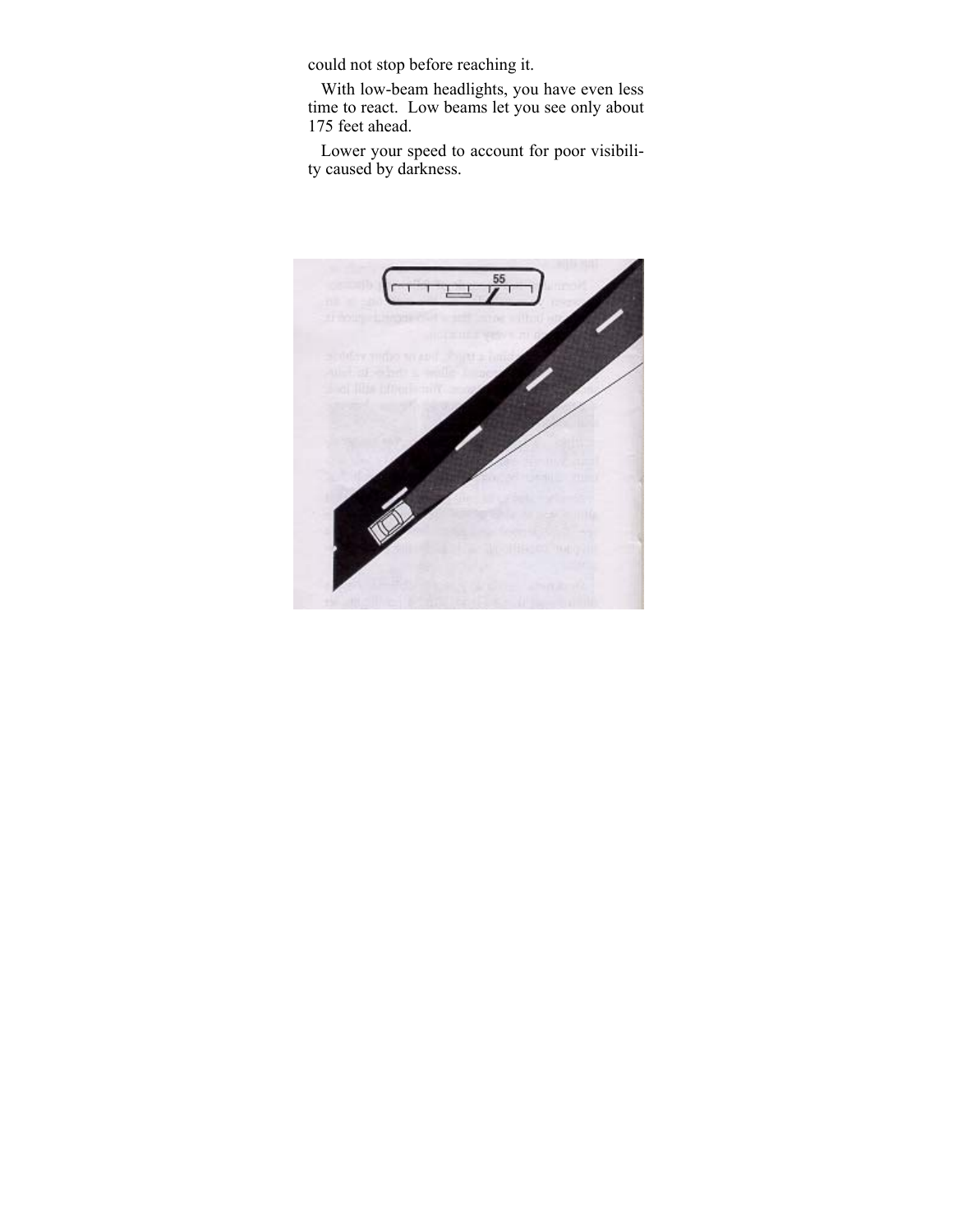

## *Allow Enough Stopping Distance in Front of Your Vehicle*

 Stopping distance is how far you travel from the time you decide to stop to the time your car actually stops. It is a tricky calculation, but you should be familiar with the idea.

 If you are driving 40 mph, it would take you four times more distance to stop than if you were driving 20 mph. At 60 mph, you need four times as much distance to stop as a driver going 30 mph.

 Figuring a safe stopping distance is very difficult when road conditions are poor. On slippery roads, it is sometimes hard to stop at all! But you certainly need more distance and time to stop, so slow down.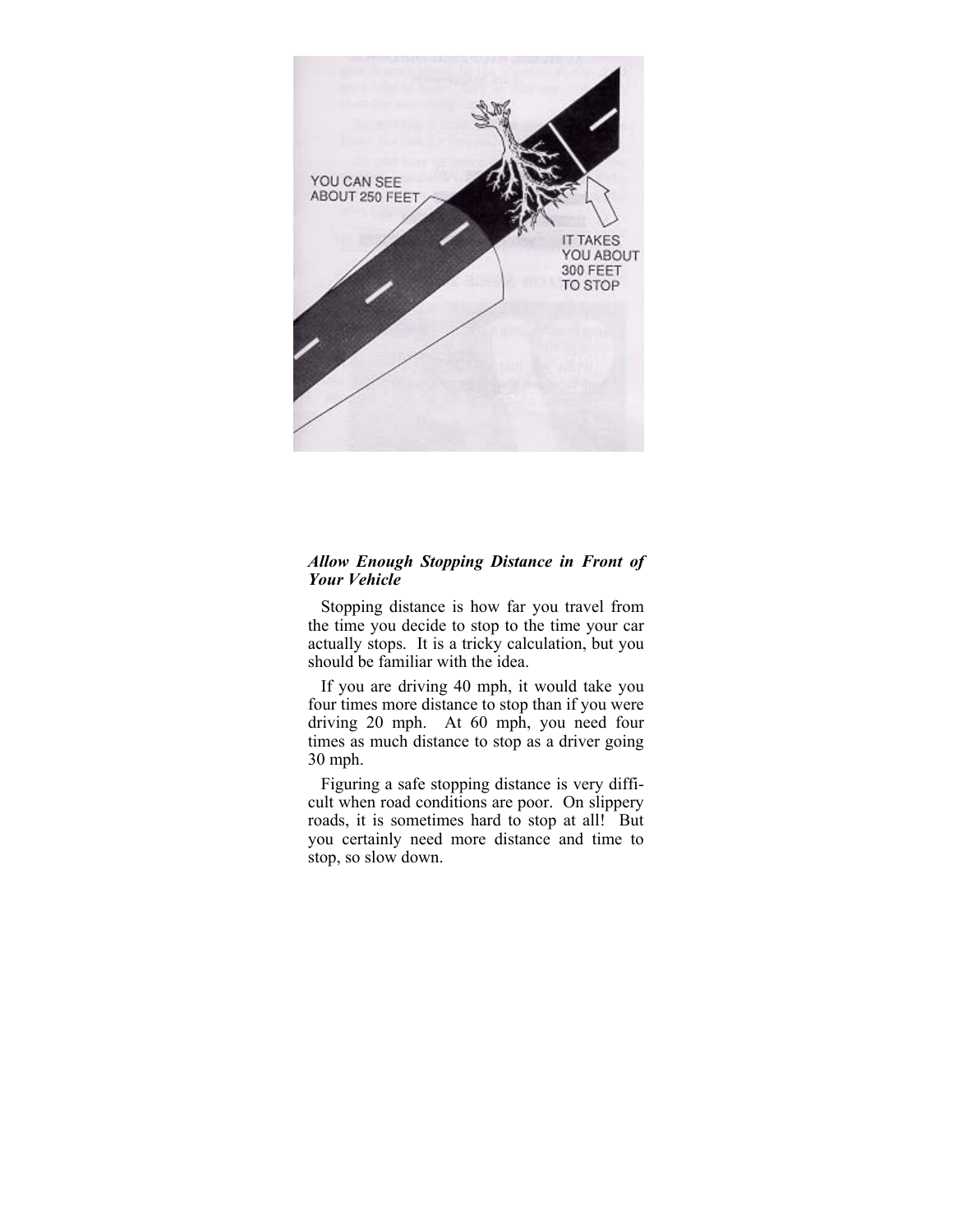## **AVERAGE STOPPING DISTANCE**

on dry, level pavement



## *ALLOW SPACE TO THE SIDE*

 Because trouble from the side is likely, it is important to keep a buffer zone at either side of your vehicle.

 When you find yourself facing a problem on both sides (*see illustration below*), it is a good idea to steer the middle course and control your risk.

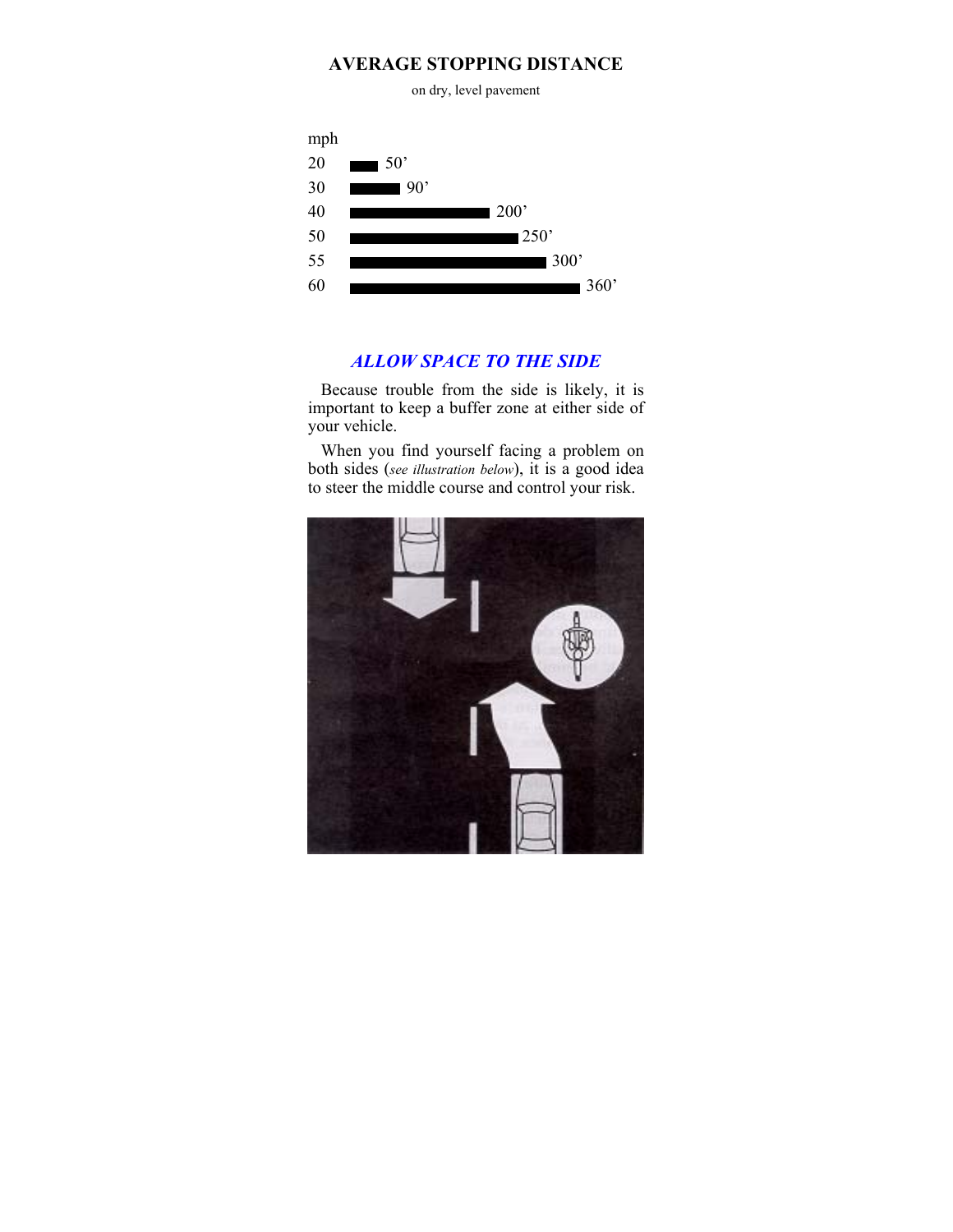If one problem is a higher risk than the other, give it more room. In the illustration, the child on a bike is more likely to veer into your path than the oncoming car.

 By shifting a little toward the car, you can lower the risk for you and the bicyclist.

 Or you may be more comfortable taking the problem one at a time: Slow down and let the car pass; then cross the centerline to pass the bike. (*Illustration below*)

 Taking one problem at a time gives you more room and lowers the risk for everyone involved.

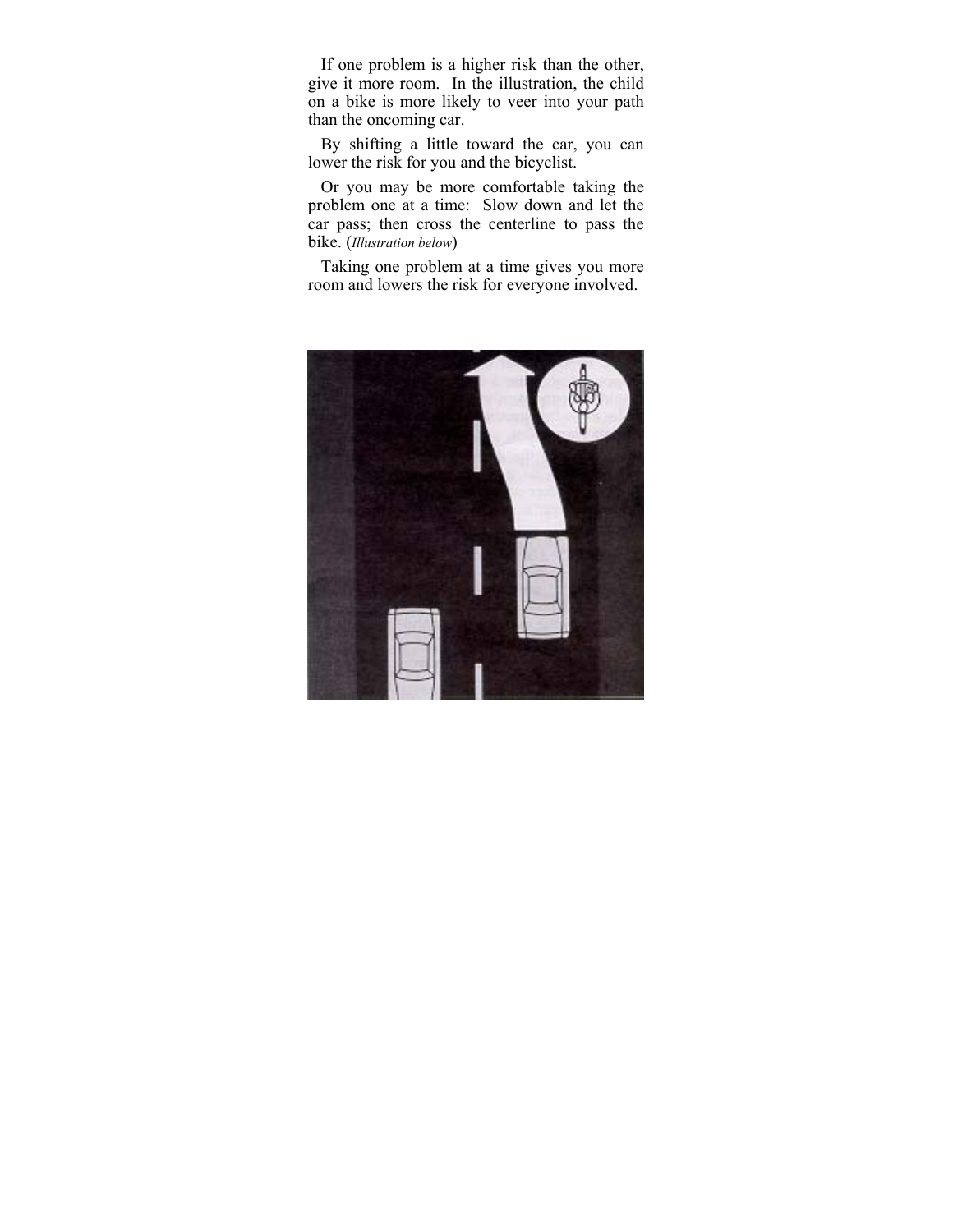## *KEEPING SPACE TO THE REAR*

 Keeping open space behind you is one of the hardest things to do when driving.

 If you pick up a tailgater, speeding up to put distance between the two of you almost never works. Usually, the tailgater keeps tailgating.

 Then you have two problems: Someone following too closely, and you are both going too fast. Even worse, you might tailgate the car ahead of you.

 With a tailgater, the best tactic is to leave plenty of space in front of you. Be sure you are scanning the road at least 15 seconds ahead.

 Slow down gradually, if necessary, to get more space ahead of you. Then if something happens, at least you have enough room to avoid rearending the car in front. You may be able to swing around it to avoid getting rear-ended yourself.

 Controlling the driver behind you is difficult, but you can do it. Reduce your crash risks by looking farther ahead in traffic and by braking *earlier* for traffic situations.

## *STAY IN YOUR "OWN" SPACE*

 Whenever you invade someone else's buffer zone safe space (tailgating is one way), you cut down on your own buffer, increasing your crash risk.

 Tailgating eliminates your front buffer and the leading driver's rear buffer.

 Do not drive in someone's blind spot where you cannot be seen. If that driver changes lanes, you are at high risk of being struck. Also, when you drive in someone's blind spot, you cannot see to the side clearly.

 Always yield the right-of-way when required. You could be ticketed if you do anything to make the other driver slow down or change position on the road to avoid you.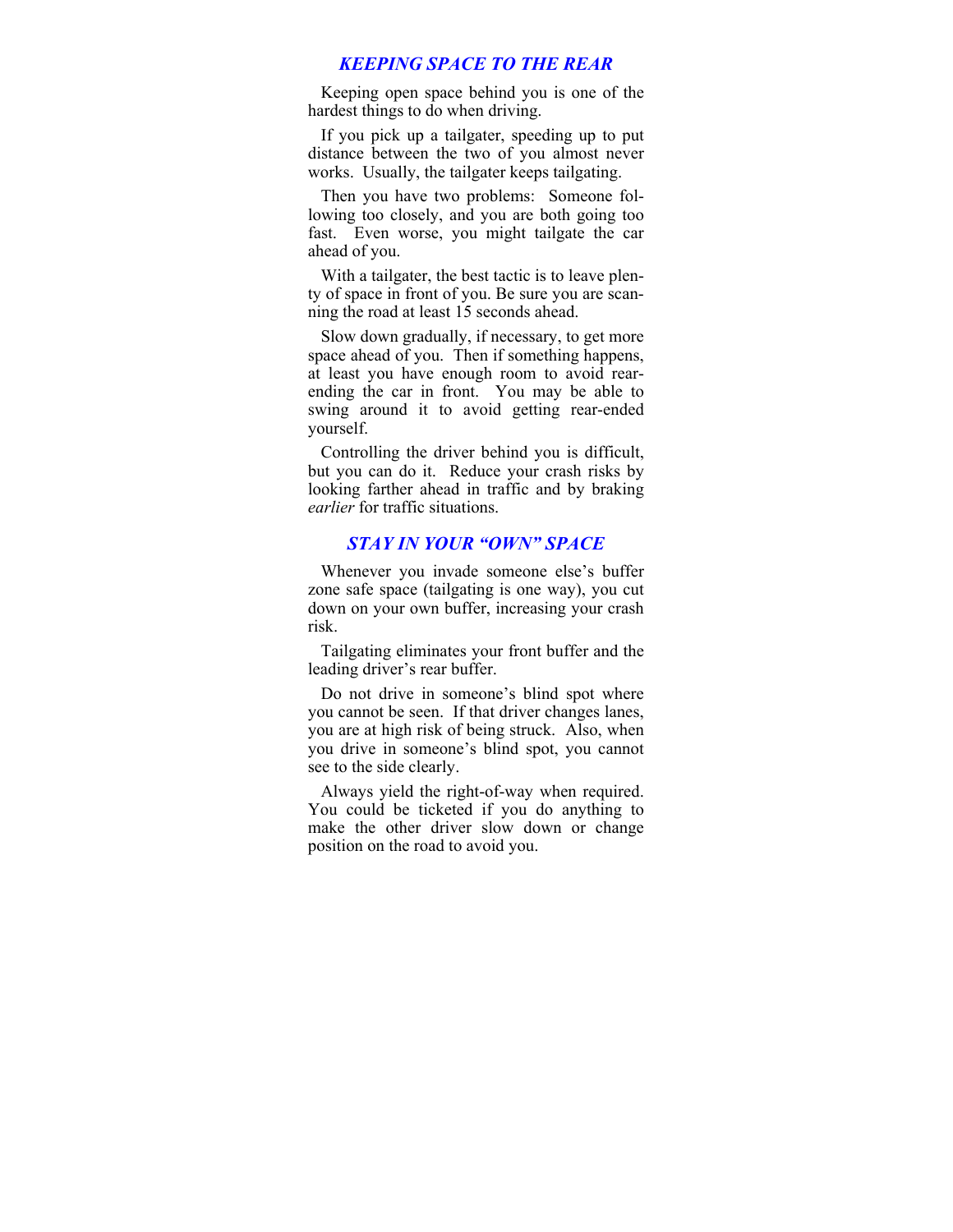To reduce the crash risk when you yield, allow a safety space (buffer) around the other vehicle.

 **Signaling** is another way to protect your space. Use signals any time you plan to turn or change lanes. Signals alert other drivers to a change in your direction and give them time to make room for you.

 Signal early so others have time to read your message and react. Even if you do not see anyone nearby, you should signal. The driver you do not see is the one who can give you the most trouble.

## **NEVER DRINK AND DRIVE**

 Even experienced drivers with no tickets are more likely to have a crash if they are not in condition to drive. Alcohol, fatigue and emotions affect your driving more than you realize.

 *Separating drinking from driving* is one of the surest ways to control crash and violation risks and stay "in shape" to drive.

### *ALCOHOL'S EFFECT*

 Today, everyone knows drinking and driving is trouble. Alcohol is a reported factor in about 45 percent of fatal traffic crashes.

 Some drivers still think they can drink and handle the risks of driving. They are wrong!

 Nationally, *more than 22,000 people are killed each year* by drivers who drank alcohol and thought they could handle it.

 People often think if they "just had a few beers" they have not consumed much alcohol. A 12-ounce beer, a 5-ounce glass of wine and a 1  $\frac{1}{2}$ -ounce shot of whiskey all contain the same, significant amount of alcohol.

 If you drink alcohol, you are an unfit driver long before you know it.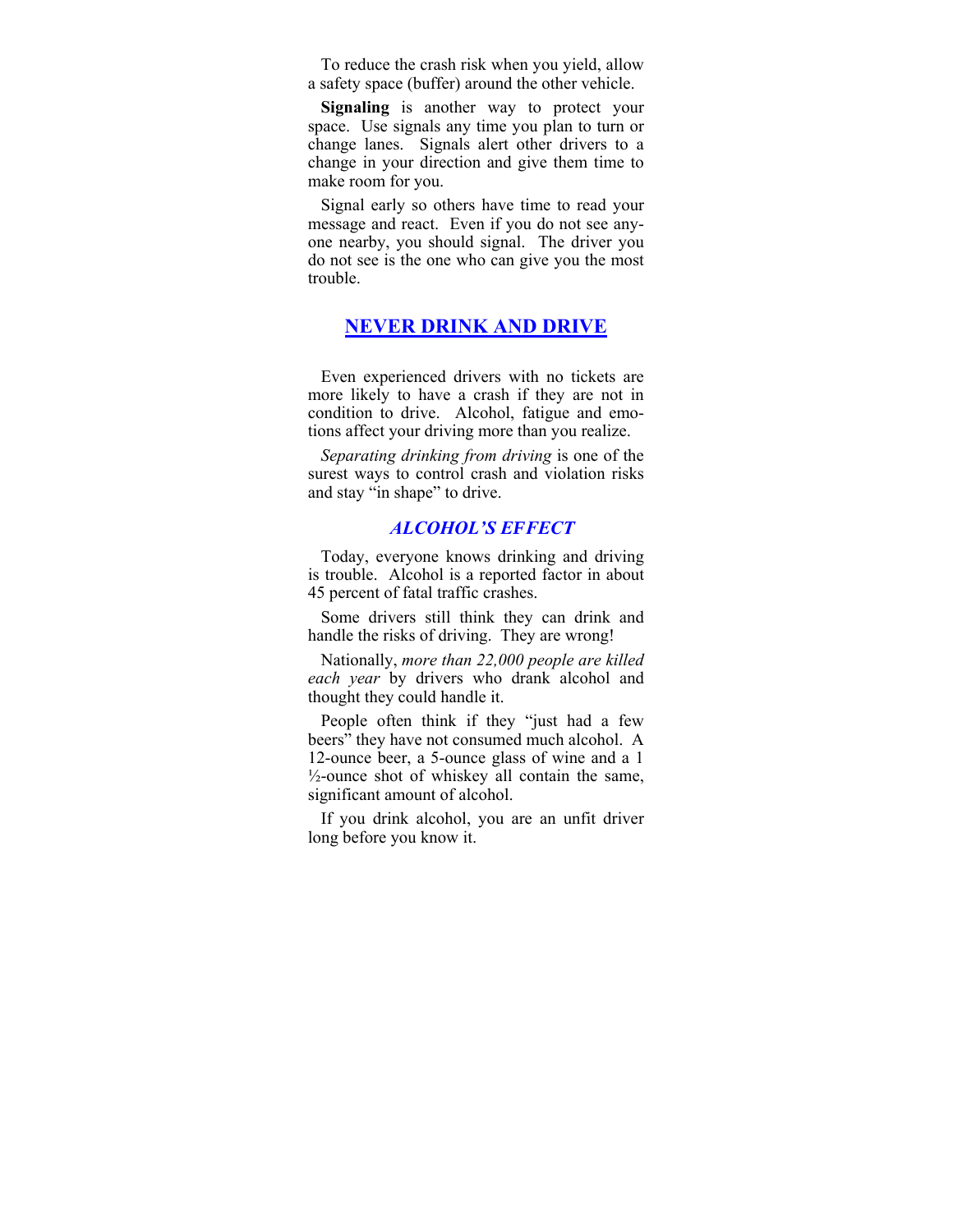Even one or two drinks affect your ability to judge distance, speed and motion. By the time you feel even a little tipsy, your judgment has already been affected.

 With two or three more drinks, a person's vision starts to go. The eyes have difficulty adjusting to glare and darkness, and depth perception and side vision are quite limited.

 After consuming more than two or three drinks, a driver has a very difficult time reacting safely to any problem he or she can detect. Even the easiest driving situations will be too much.

### *BAC and Your Condition*

 Since judgment is quickly affected by alcohol and other drugs, you cannot evaluate what condition you are in after even one drink. The police will know your condition exactly, after measuring your blood alcohol concentration (BAC), the percentage of alcohol in your blood.

 A driver's risk of having a crash increases along with BAC.

 A driver with a 0.06 percent BAC (one to three drinks) is twice as likely *to have a crash* as a driver who drank no alcohol. At 0.10 percent, the legal limit of operating under the influence, the risks are *six times (600 percent) greater!* 

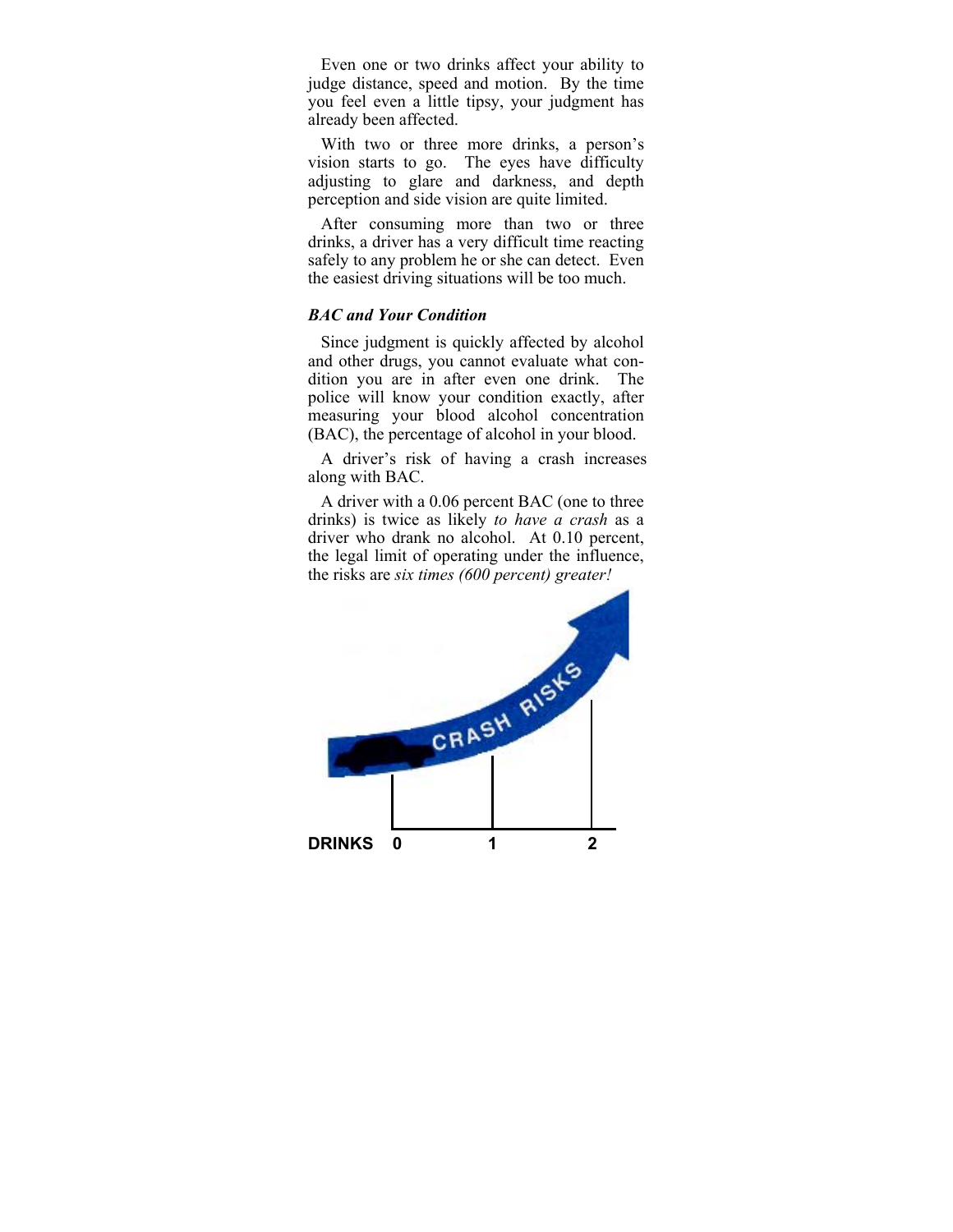An inexperienced driver's crash risk is even higher. With just 0.03 percent BAC, drivers under the age of 20 are about *three times* more **likely to have a crash** than if they had nothing to drink. One or two drinks will put a 200 pound person at 0.03 percent BAC.

 Drinking before driving seriously impairs your ability to **understand** traffic situations. You have reduced your ability to **plan** a safe course of action, and impaired your vehicle **control** skills.

### *BAC and Legal Limits*

 Under Michigan law, a driver is "impaired" if BAC is more than 0.07 percent and less than 0.10 percent. A driver is "under the influence" *regardless of the* BAC if there is other evidence that your driving was affected by alcohol. Detailed listing of penalties may be found on the table at the end of this brochure.

## *If You are Under Age 21*

 It is illegal to drink alcohol or have open containers of alcohol in your possession. You can be arrested for drinking and driving if your BAC level is more than 0.02 percent.

 Refusing a preliminary breath test will net you two points on your driving record.

 The chart on the following page provides the criminal and licensing penalties for under age 21 drivers convicted of BAC of 0.02 commonly known as "Zero Tolerance."

 Drinking drivers, no matter what age they are, increase their risk of becoming involved in a crash and, injury to themselves or others as a result. The best way to avoid having a crash is simply not to drink or use drugs when you are driving.

 If you get two drinking and driving convictions, your license will be revoked for a minimum of one year.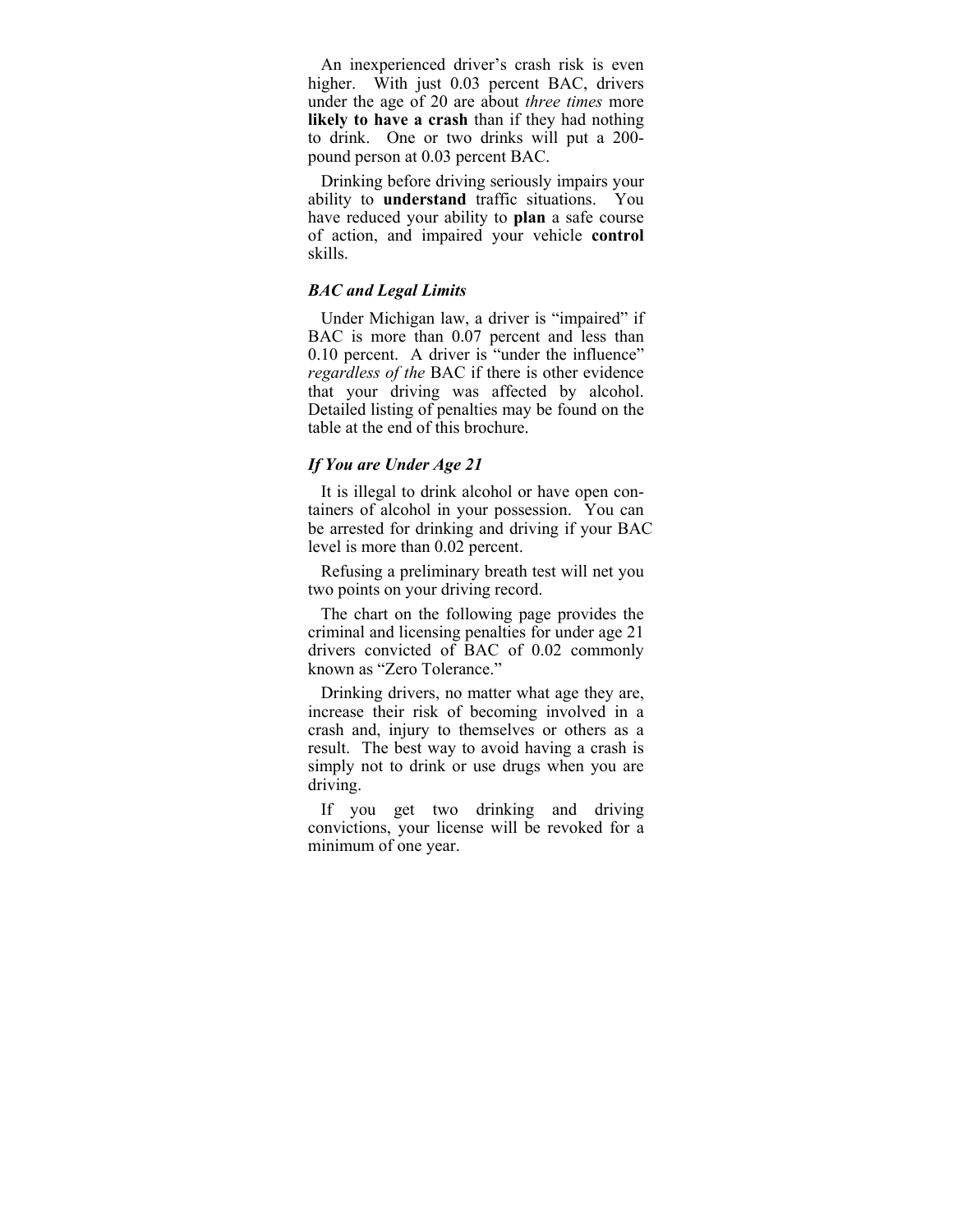### **ZERO TOLERANCE UNDER 21 YEARS OF AGE BAC OF .02 PERCENT**

- **First Conviction:** Up to \$250 fines and/or Up to 45 days community service License restriction 30 days Lose photo license 30 days 4 points added to record
- **Second Conviction:** Up to \$500 fine and/or Up to 60 days community service Up to 93 days in jail License suspension 90 days 4 points added to record

# **SAFETY BELTS**

 Michigan law allows police officer to stop and ticket drivers based only on failure to be properly restrained. Be responsible, buckle up every time you get into your vehicle and make sure your passengers do the same. It's the law.

 Drivers exempt from using a safety belt because of a medical condition must carry a doctor's statement.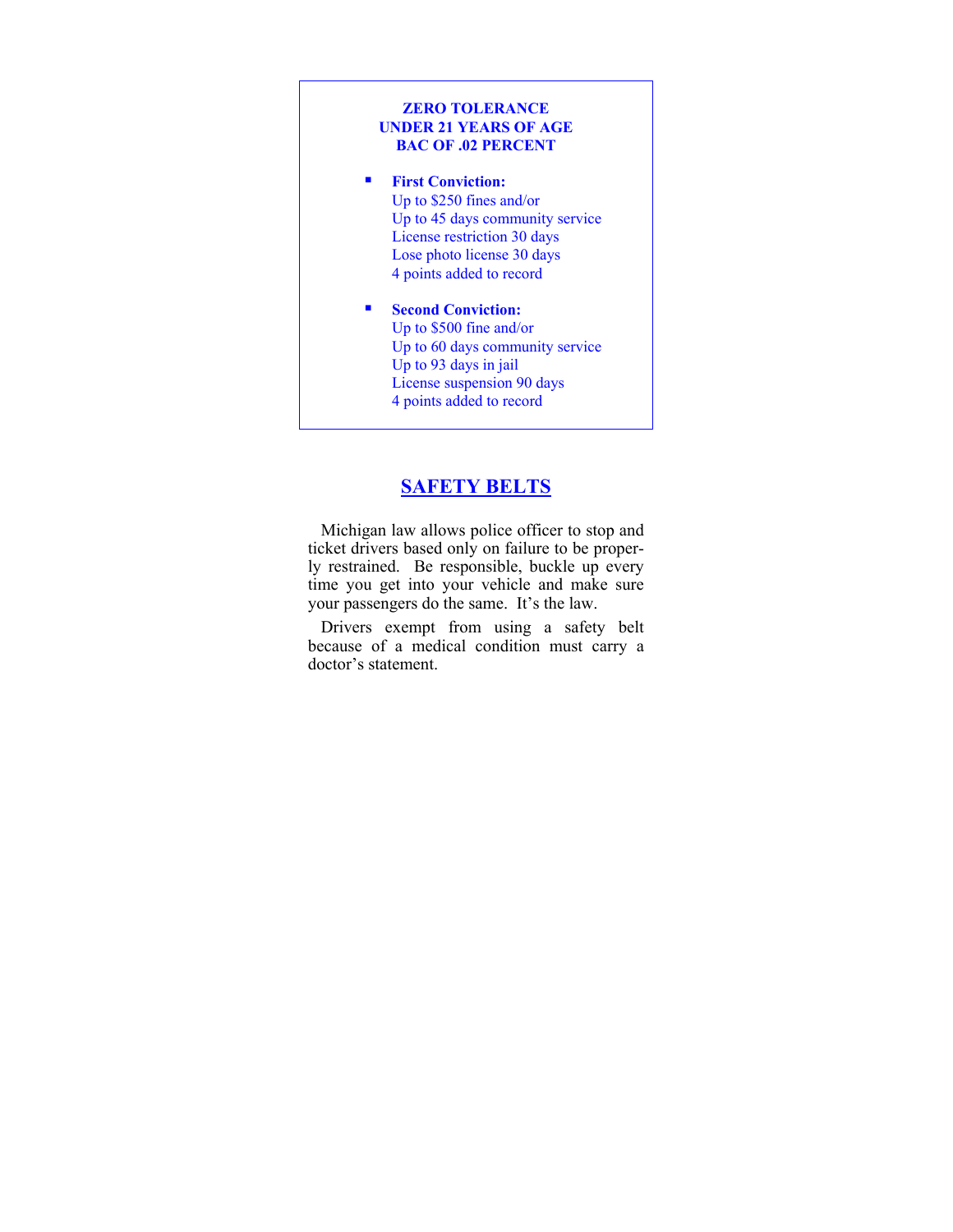## **REVIEW**

 This quick review summarizes how you can avoid getting a ticket and having a traffic crash.

### **Crashes.**

Last year, more than 102,000 young Michigan drivers were involved in car crashes. Your driving record indicates you remain at risk of having a crash, possibly in the near future.

### **Tickets**.

Both traffic tickets and crashes indicate you are not driving as safely as you should be. This places you at higher risk for more tickets and possible traffic crashes.

## **Suspension.**

Additional traffic tickets or crashes could mean the end of your driving days for a while if your license is suspended.

 The Secretary of State suspends nearly *950 licenses every week*, to keep unsafe drivers off the road*.* 

 *Drive in a manner that reduces your risk of a crash, ticket or suspension of your license.*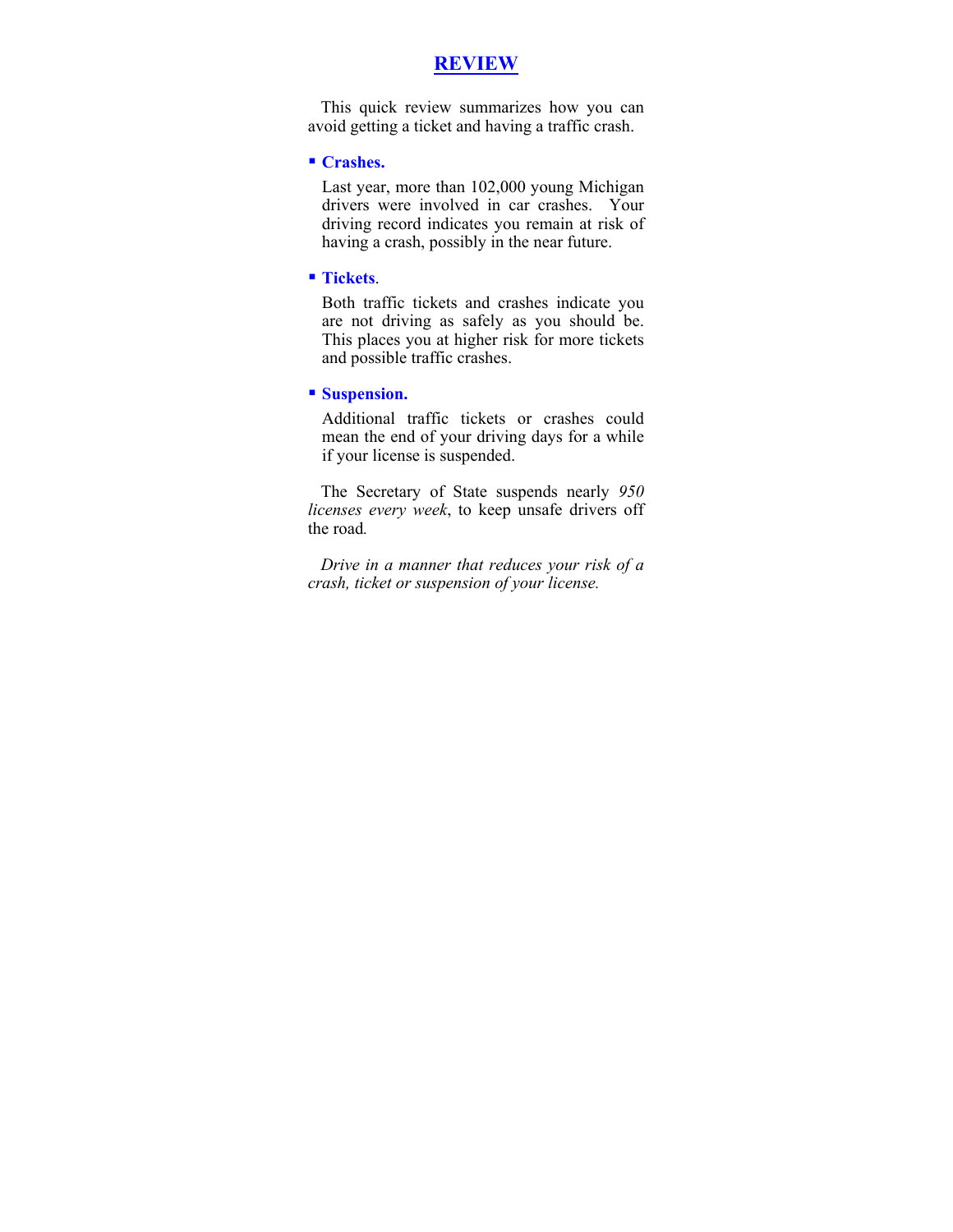### **CRIMINAL AND LICENSING PENALTIES FOR OUIL, QUID, UBAL, OWI, CHILD ENDANGERMENT AND .04 CDL**

# **First Offense:**

## **OUIL/OUID/UBAC**

- \$100 to \$500 fine and/or
- Up to 93 days jail and/or
- $\blacksquare$  Up to 45 days community service
- Driver license suspension of 6 months with no restrictions for the first 30 days
- 6 points on driving record

#### **OWI**

- Up to \$300 fine and/or
- Up to 93 days jail and/or
- $\blacksquare$  Up to 45 days community service
- Restricted license for 90 days
- 4 points on driving record

### **OUI/OWI CAUSING INJURY**

### (Felony)

- $\blacksquare$  \$1,000 to \$5,000 fine and/or
- Prison up to 5 years
- **Driver license revocation of 1 year**
- Plate confiscation
- Vehicle immobilization up to 180 days
- **Possible vehicle forfeiture**

#### **OUI/OWI CAUSING DEATH**

(Felony)

- $\blacksquare$  \$2,500 to \$10,000 fine and/or
- **Prison up to 15 years**
- Driver license revocation for a minimum of 1 year
- Plate confiscation
- Vehicle immobilization up to 180 days
- **Possible vehicle forfeiture**

#### **CHILD ENDANGERMENT**

- **5200 to \$1,000 fine and**
- 5 days to 1 year jail and/or
- 30 to 90 days community service
- 3 month license suspension followed by 3 months of restrictions
- **Possible vehicle immobilization up to 180 days**
- **Possible vehicle forfeiture**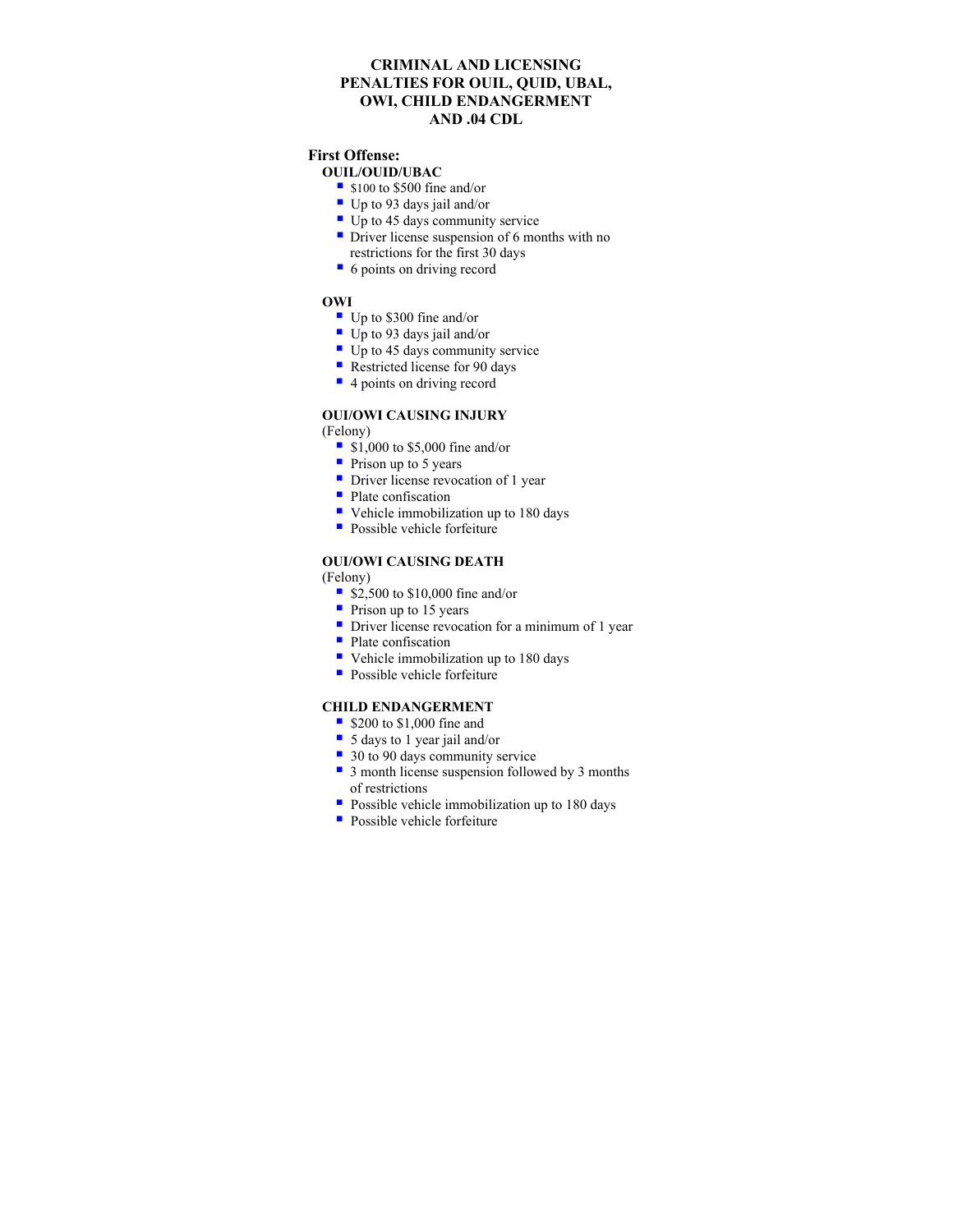#### **.04 CDL**

- Up to \$300 fine and/or
- $\overline{U}$  Up to 93 days jail
- $\blacksquare$  1 year suspension of CDL license
- Operator license restricted 90 days
- Hazardous materials license suspended 3 years
- **Possible vehicle immobilization up to 180 days**

## **Second Offense:**

### **OUIL/OUID/UBAC**

- **5200** to \$1,000 fine and
- 5 days to 1 year jail and/or
- 30 to 90 days community service
- Driver license revocation for a minimum of 1 year
- Plate confiscation required
- 90 to 180 days vehicle immobilization
- **Possible vehicle forfeiture**
- 6 points on driving record

#### **OWI**

- **5200 to \$1,000 fine and**
- 5 days to 1 year jail and/or
- 30 to 90 days community service
- **Driver license revocation for a minimum of 1 year**
- Plate confiscation required
- 90 to 180 days vehicle immobilization or
- Vehicle forfeiture
- 4 points on driving record

#### **OUIL/OWI CAUSING INJURY**

(Felony)

- **51,000 to \$5,000 fine and/or**
- Prison up to 5 years
- Driver license revocation/denial for a minimum of 5 years
- Plate confiscation
- 90 to 180 days vehicle immobilization or
- Vehicle forfeiture

### **OUIL/OWI CAUSING DEATH**

(Felony)

- **52,500 to \$10,000 fine and/or**
- $\blacksquare$  Prison up to 15 years
- **Driver license revocation/denial for a minimum of 5** years
- Plate confiscation
- 90 to 180 days vehicle immobilization or
- Vehicle forfeiture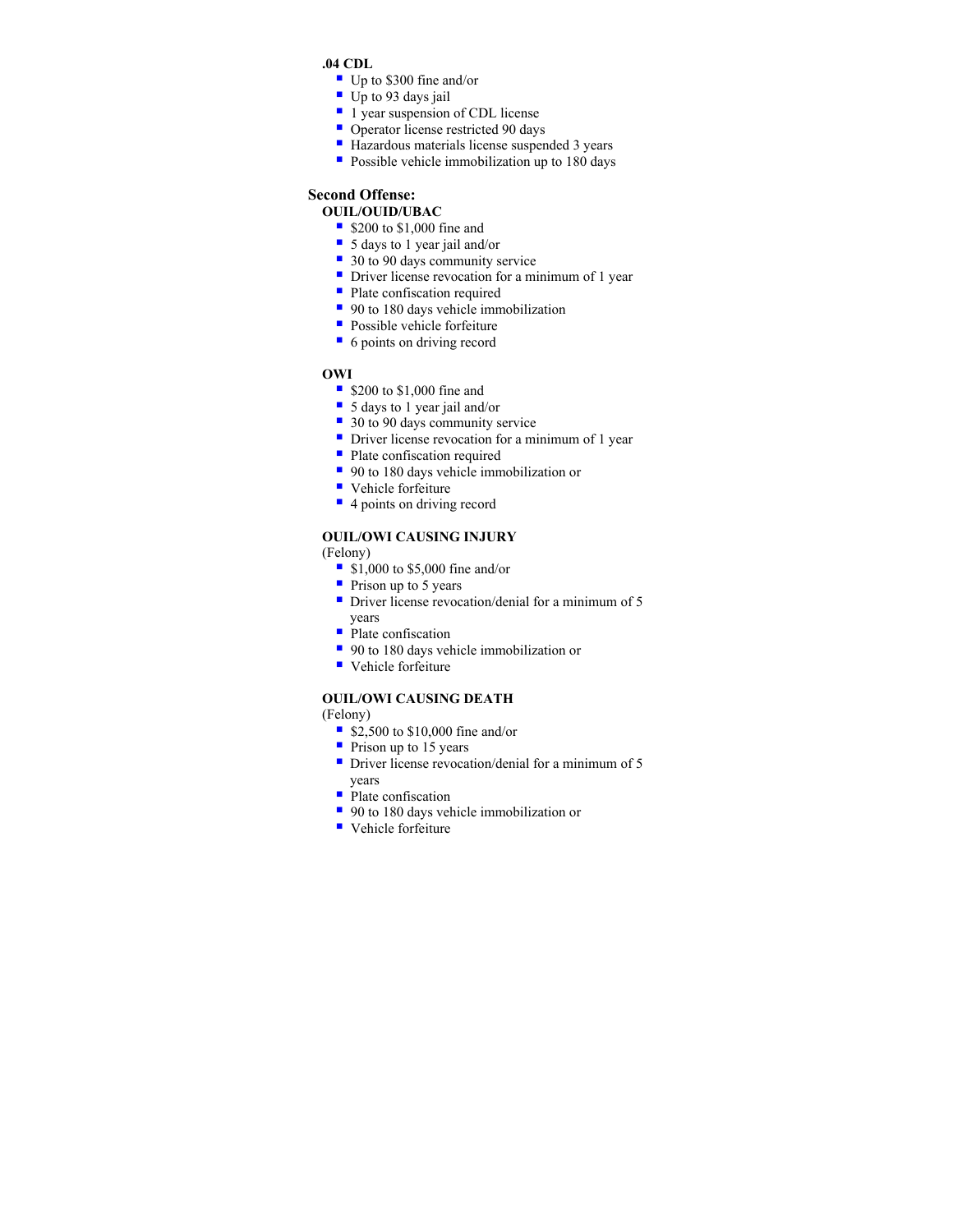### **CHILD ENDANGERMENT**

(Felony)

- **5500 to \$5,000 fine and**
- $\blacksquare$  1 to 5 years prison or
- **Probation with 30 days to 1 year jail and**
- 60 to 180 days community service
- **Driver license revocation/denial for a minimum of 1** year
- $\blacksquare$  Plate confiscation
- 90 to 180 days vehicle immobilization or
- Vehicle forfeiture

#### **.04 CDL**

- Up to \$1,000 fine and/or
- $\overline{\phantom{a}}$  Up to 1 year prison
- $\blacksquare$  10 year revocation of CDL license
- <sup>1</sup> 1 year revocation/denial of operators license
- Plate confiscation
- 90 to 180 days vehicle immobilization

### **Third Offense:**

Any Combination Within 10 years (Felony)

#### **OUIL/OUID/UBAC**

- **5500 to \$5,000 fine and**
- $\blacksquare$  1 to 5 years in prison or
- **Probation with 30 days to 1 year in jail and**
- 60 to 180 days community service
- **Driver license revocation for a minimum of 5 years**
- Plate confiscation
- 1 to 3 years vehicle immobilization or
- Vehicle forfeiture
- **Registration denial**
- 6 points on driving record

#### **OWL**

- **5500 to \$5,000 fine and**
- $\blacksquare$  1 to 5 years in prison or
- **Probation with 30 days to 1 year in jail and**
- 60 to 180 days community service
- **Driver license revocation for a minimum of 5 years**
- Plate confiscation
- 1 to 3 years vehicle immobilization or
- Vehicle forfeiture
- **Registration denial**
- 4 points on driving record